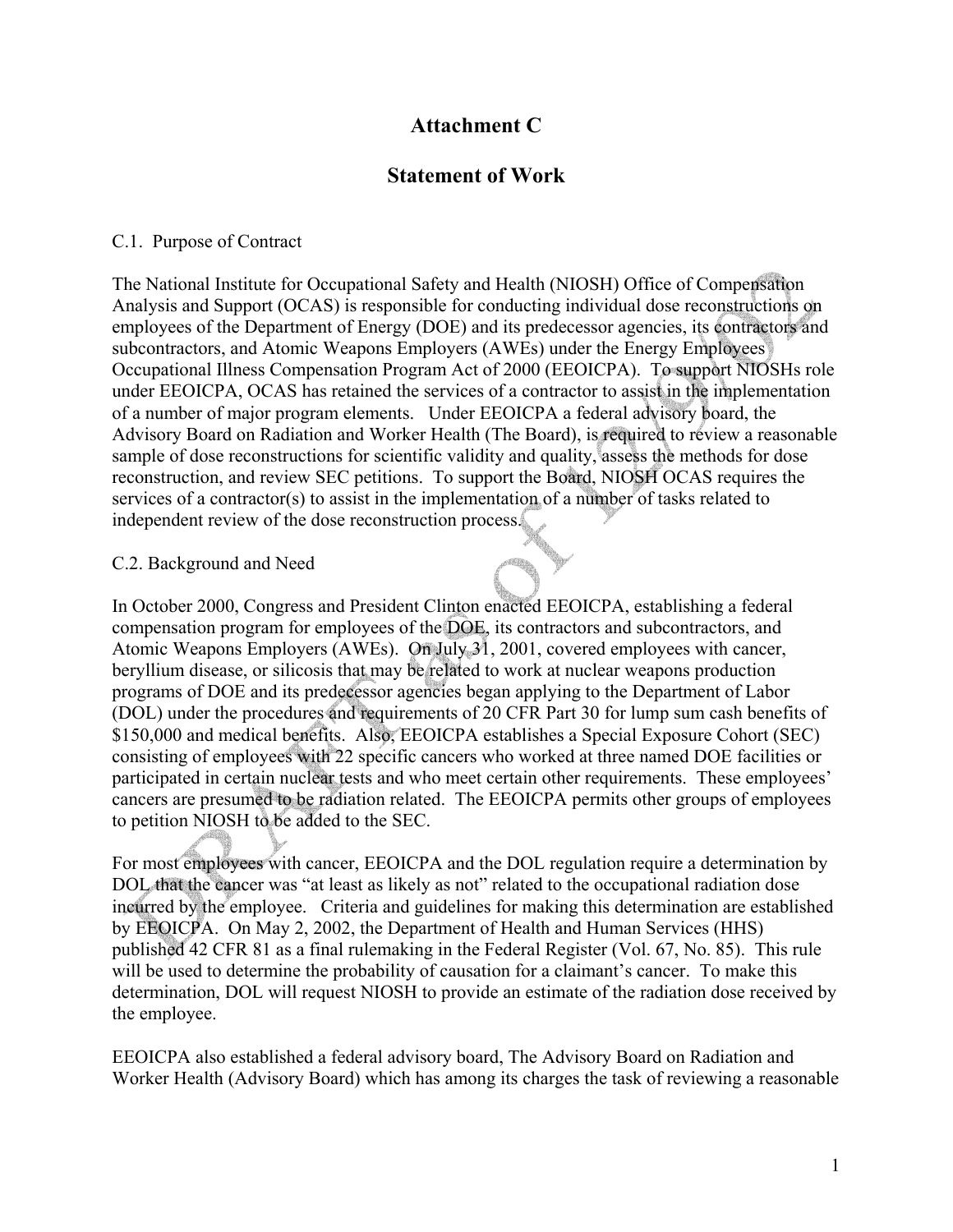sample of the dose reconstructions for scientific validity and quality, assess the methods and procedures for dose reconstruction, and review Special Exposure Cohort (SEC) petitions.

NIOSH and DOL expect a large number of cancer claims under EEOICPA in the initial five to ten years, many of which will require NIOSH dose estimates. More than 650,000 workers have been employed by DOE and its contractors and subcontractors, not including the employees of the AWEs. Currently, NIOSH has approximately 9,000 claims in its possession that require dose reconstructions. While the rate of claims receipt varies, about 200 claims each week are referred to NIOSH by the Department of Labor.

On May 2, 2002, HHS issued 42 CFR Part 82 as a final rule that describes the general methods which NIOSH will be required to use in estimating occupational radiation doses under EEOICPA (Federal Register Vol. 67 No. 85). These proposed methods are designed to provide fair and efficient processing of high volume of dose reconstructions. NIOSH will also seek to obtain dosimetry and relevant records and information on a facility or site-wide basis for DOE sites as well as for AWE sites to reduce the volume of records and information that would need to be collected (at greater expense of time and resources) for each individual claim. NIOSH is establishing a Microsoft SQL Server 2000 relational database management system to house these records. The database will include individual claimant data, 'site profile' data and 'worker profile' data.

NIOSH has awarded a five-year dose reconstruction contract to provide technical support for the dose estimation, dose reconstruction, and evaluation of SEC petitions on the scale expected under EEOICPA (NIOSH Contract No. 2002-N-00201). This contract award is available on the NIOSH OCAS web site (www.cdc.gov/niosh/ocas).

In addition, NIOSH OCAS requires substantial technical support for the Advisory Board on Radiation and Worker Health to conduct the review of the dose reconstruction process. The purpose of this procurement is to obtain the services of a contractor(s) to assist the Advisory Board in the review of the NIOSH OCAS dose reconstruction program.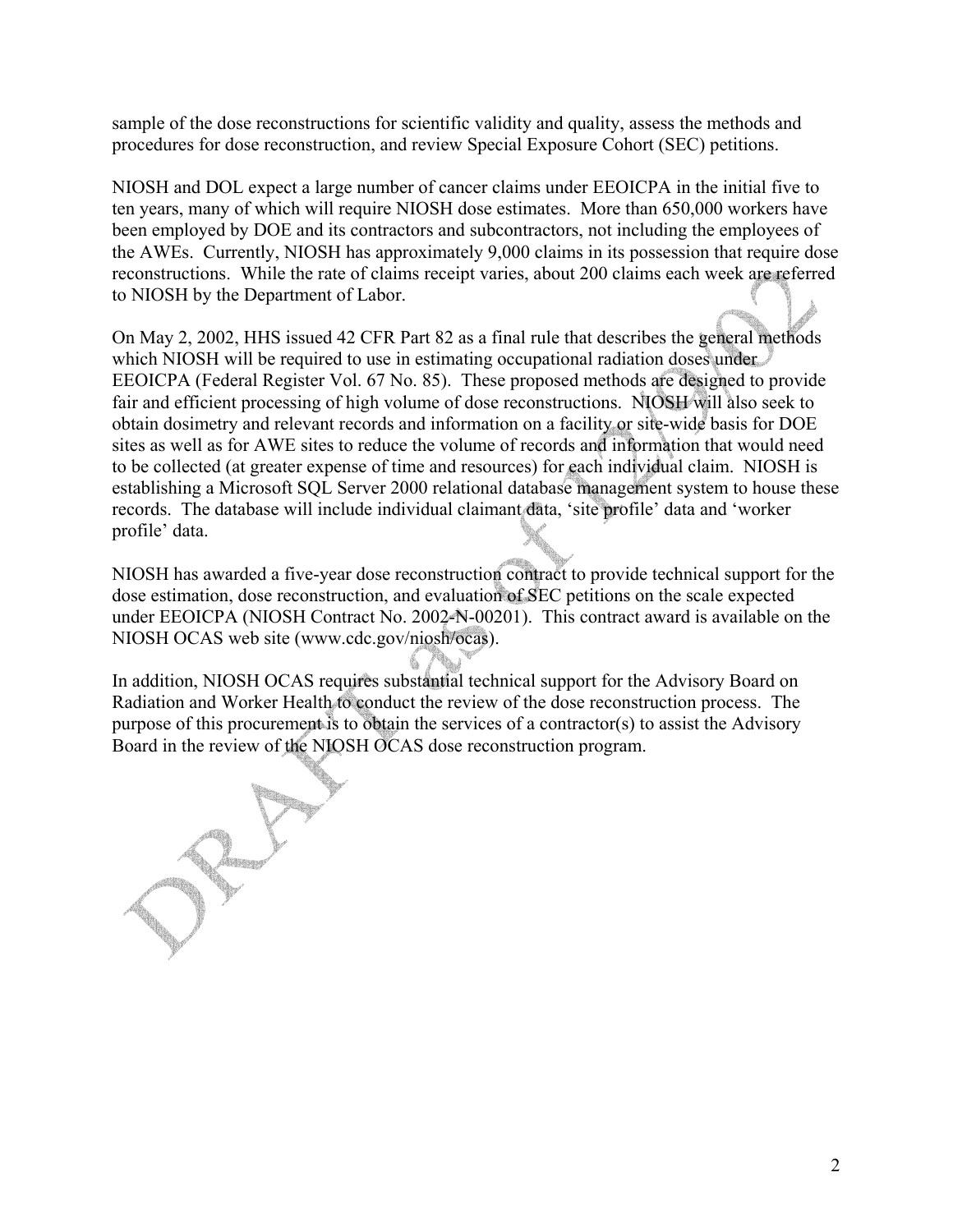## C.3. Contract Tasks

The Contractor shall provide senior project staff to direct and manage project activities, document work performed by Contractor personnel, prepare reports documenting progress and problems and interface with the Advisory Board.

The Contractor shall document all of the individual steps for each work assignment performed so that any aspect of a technical review can be evaluated at any point during the course of performance. The Contractor shall maintain a filing system of all material relevant to each technical review undertaken. The filing system shall be cross-referenced in a manner that allows all material to be easily accessed.

At the conclusion of a contract task, the Contractor may be required to duplicate all records pertaining to the work assignment not already held by NIOSH or NIOSH Dose Reconstruction **Contractor** 

As an independent organization performing work on behalf of the Government, the Contractor shall provide the support services required to conduct work assignments that may include, but not be limited to, the activities listed below.

- A. Individual dose reconstructions review
- B. NIOSH OCAS 'Site Profile' and 'Worker Profile' Review
- C. Review of SEC Petitions

The work associated with each of the Government's anticipated requirements are set forth in general terms as specified below.

## **A. Individual dose reconstructions review**

The contractor shall determine whether or not the reconstruction of dose provides a reasonable estimate of the dose (at least as needed to determine eligibility). The contractor shall determine whether or not the assumptions (individual case assumptions and assumptions applicable to multiple cases) made for dose reconstruction are appropriate and defensible for purposes of this program. The contractor shall determine whether or not the data from DOE or other source is of sufficient quality necessary to obtain a reasonable estimate of dose. The contractor shall determine whether or not the dose reconstruction was performed fairly and in a manner consistent with other cases.

The contractor shall conduct one of three different levels of review on the selected cases: 1) Basic Review, 2) Advanced Review, or 3) Blind Review. The method of review will be determined by the Advisory Board Dose Reconstruction Working Group. The elements of each type of review are detailed below: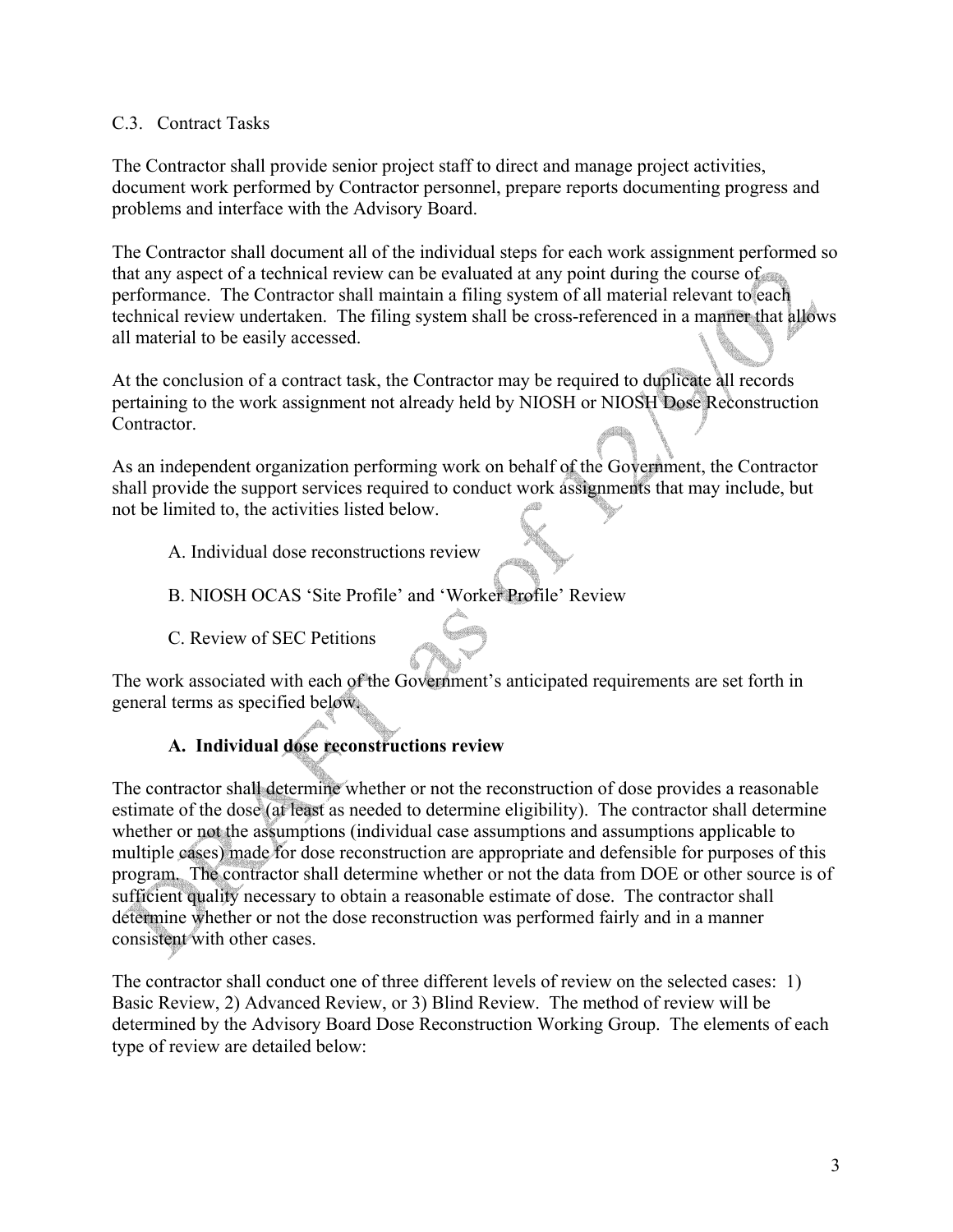The number of individual dose reconstruction reviews is estimated to be approximately 200 in the first year (2.5% of total cases). It is expected that there will be approximately 95 Basic Review cases, 95 Advanced Review cases and 10 Blind Review cases. The Advisory Board Dose Reconstruction Working Group shall determine the cases to be reviewed and the level of review.

- 1. Basic Review
- A. Review Data Collection
	- 1. Determine if NIOSH received all requested data for the DOE or AWE site from any relevant data source or repository
	- 2. Determine whether the data used by NIOSH for the case was adequate to make a

determination with regard to probability of causation.

B. Review Interview and Documentation provided by claimant

1. Determine whether NIOSH appropriately addressed all of the reported work history and events represented by the claimant including but not limited to a) incidents or occurrences, b) actual monitoring practices, c) personal protection practices, and d) work practices

2. Assure that interview information is consistent with data used for dose estimate C. Review Internal and External Dose Estimates

1. Determine whether all assumptions used in the dose determination are appropriate for a remedial compensation program and determine whether, if and to what extent the benefit of the doubt was resolved in favor of the claimant

- 2. Verify dose calculations are appropriate for purposes of determination of POC
- 3. Determine whether the data were consistent with site radiological monitoring protocols of the time period and determine whether the protocols were adequate for monitoring the exposures

4. Evaluate the treatment of 'missed dose' and/or 'unmonitored dose' if relevant to the case.

5. The review of each dose reconstruction shall include an evaluation of all relevant portions of the methods and/or procedures used by NIOSH. This includes, but is not limited to:

a. Review the internal and external radiation dose reconstruction technical basis documents,

- b. Review of methods for estimating 'missed dose' and 'un-monitored dose' (for cases related to monitoring technology and for cases where monitoring was not performed, monitoring data is not available or incomplete or otherwise inadequate).
- c. Review of the statistical approaches developed for multiple dose reconstructions,
- d. Review procedures used for determining whether data is sufficient to make a reasonable dose estimate,
- e. Review methods or procedures used for substituting exposure information for unavailable or incomplete information,
- f. Review methods for estimating uncertainty in dose and uncertainty distributions surrounding internal and external dose reconstructions on a facility and time

4.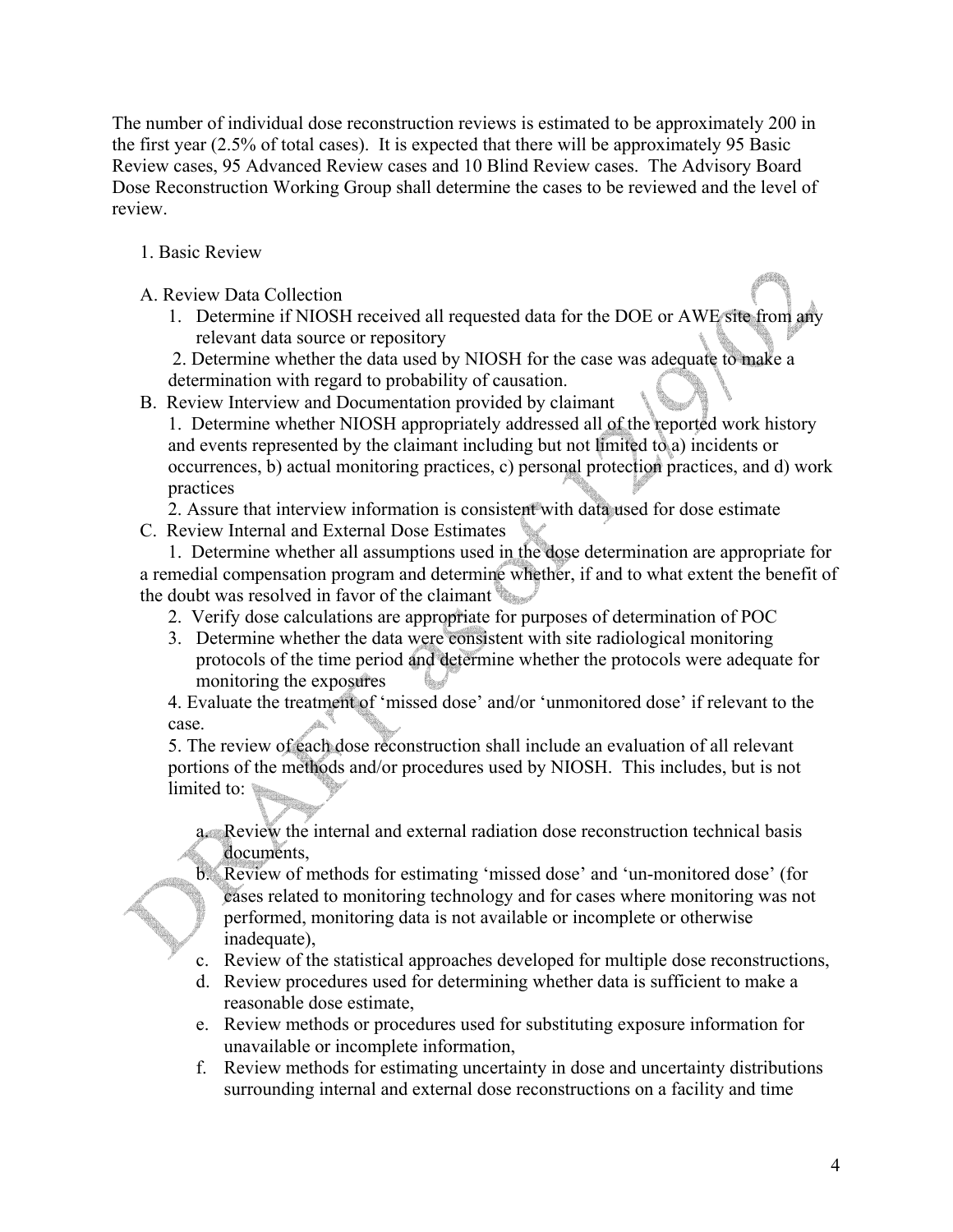specific basis and determine whether, how and to what extent the benefit of the doubt was resolved in favor of the claimant where there were uncertainties,

- g. Review procedures and questionnaire used for work history phone interview.
- h. Review the NIOSH methods, procedures and performance in evaluating, analyzing and validating all contractor work products.

## 2. Advanced Review

The Advanced Review will include all task items in the Basic Review along with the additional tasks listed below:

A. Review Data Gathering

- 1. Review the claimant's entire administrative record to determine if relevant information exists which was not considered by NIOSH
- 2. Review the relevant aspects of the Site Profile as they apply to the individual case and evaluate the adequacy and completeness of the site profile and determine if the information from the site profile is consistent with the information used for the individual dose estimate.
- 3. Determine whether all relevant sources of data (e.g., DOE, AWE, CDC, EML, NRC, EPA, External Health and Safety Regulators, GAO, DNFSB, Congressional Hearing Records, other research programs, research publications, publications regarding the history of the DOE complex, or administrative/court records) were identified, evaluated and where appropriate, included within the Site Profile database and where appropriate were used in the assessment of the individual dose reconstruction case.
- B. Review Work History Interview and Documentation provided by claimant
	- 1. Determine the effectiveness of the phone interview in ascertaining relevant work history information by comparing the NIOSH OCAS work history with the interview transcript, if available, and/or by independently interviewing the individual. (An interview would require consent of the individual)
	- 2. Determine whether the claimant or survivor is satisfied with the final interview product. (An interview would require consent of the individual)
	- 3. Determine whether, for the cases involving survivors, there has been an adequate effort to research co-located workers and other historical records to characterize the individuals work history.
- C. Review Internal and External Dose Estimates
	- 1. Determine whether the dose estimate is consistent with relevant radiological information within the NIOSH site profile (e.g. air monitoring, wipe data are consistent with bioassay results)
	- 2. Compare case information and assumptions with relevant co-worker case information and assumptions for consistency
- 3. Blind Dose Reconstruction

Using all raw data available to NIOSH the independent expert will develop an IREP dose input file which they feel is sufficient to make a determination with regard to POC.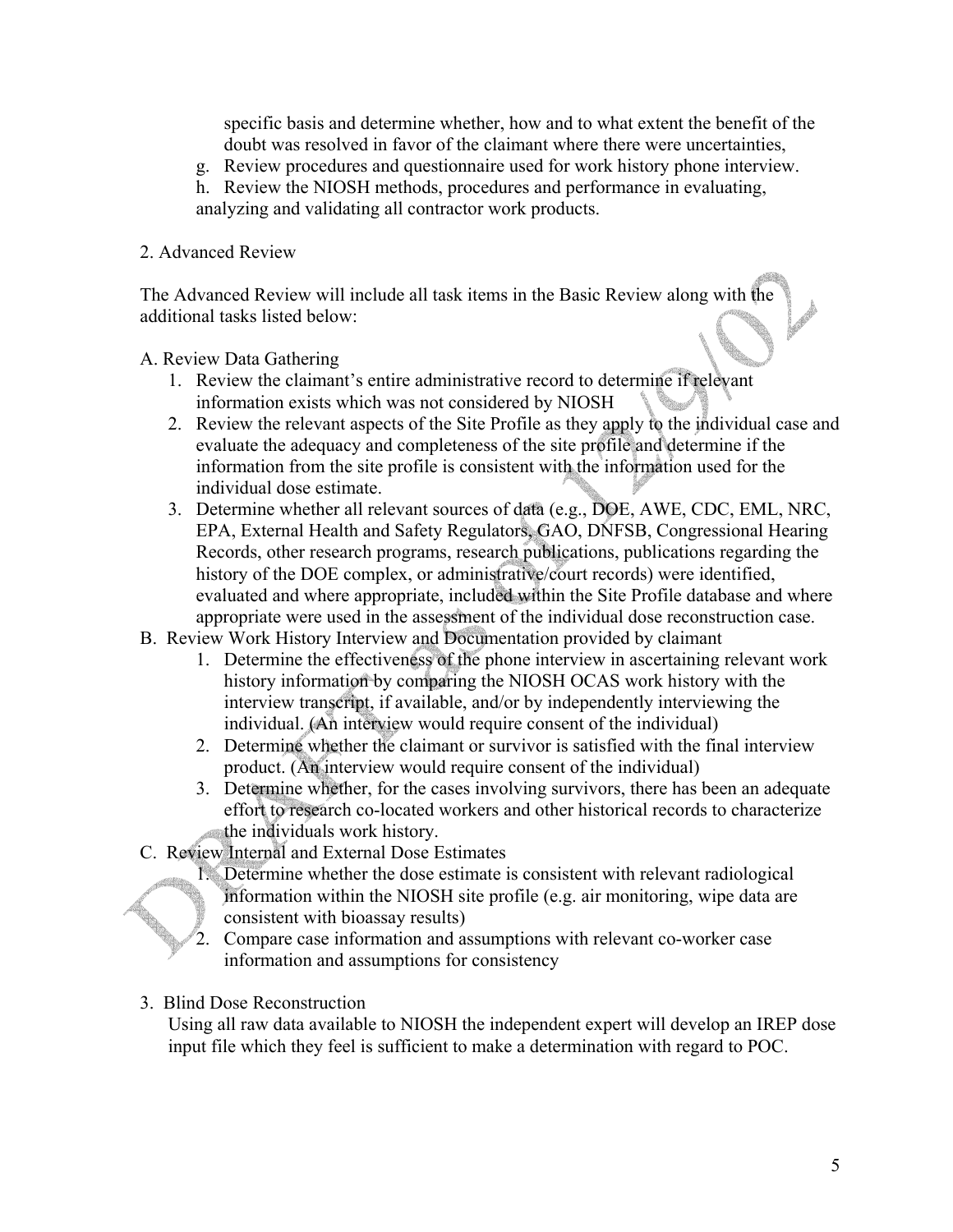## **B. NIOSH OCAS 'Site Profile' and 'Worker Profile' Review**

As part of NIOSHs effort in completing individual dose reconstructions, NIOSH is establishing a 'Site Profile' database for all covered sites. This database includes records relevant to dose reconstruction other than the personnel dosimetry records (e.g. – process information, characterization information, incident or occurrence reports, summary dosimetric information, etc.). The contractor shall review selected site profiles established by NIOSH to determine the quality and completeness of the profiles and the adequacy of the data for purposes of individual dose reconstructions.

The contractor shall investigate the conditions, processes, practices and incidents at selected DOE and AWE facilities covered under EEOICPA to determine the adequacy of the information available in the NIOSH Site Profile. The review should focus on whether the approach used by NIOSH / Contractor assured completeness of data necessary for purposes of determining individual eligibility for compensation. The review should include a determination of whether the contractor identified, evaluated and where appropriate incorporated all relevant data sources (e.g., DOE, AWE, CDC, EML, NRC, EPA, External Health and Safety Regulators, GAO, DNFSB, Congressional Hearing Records, other research programs, research publications, publications regarding the history of the DOE complex, or administrative/court records) within the site profile. One task in determining that the data identification and collection process were adequate may require the contractor to conduct interviews (one-on-one or group) with, employee representatives, advocacy organizations, health and academic researchers and site 'experts'. The contractor may be required to conduct meetings with these individuals or groups at locations near the facilities of interest.

As part of NIOSHs effort in completing individual dose reconstructions, NIOSH is establishing a 'Worker Profile' database which allows for linking worker dosimetry information (e.g. linking data by job, location, time period, etc.). The contractor shall review selected worker profiles established by NIOSH to determine the quality and completeness of the profiles and the adequacy of the data for purposes of individual dose reconstructions. The review will include but not be limited to the following tasks: 1) is the data appropriate for use when individual records are not available, and 2) have all relevant records, which include personal identifiers, been incorporated into the system (e.g. occurrence reports, health and safety reports, HASL data, etc.)

The number of site profiles to be reviewed in the first year is estimated to be 10. The number of worker profiles to be reviewed in the first year is estimated to be 10.

#### **C. Review of SEC Petitions**

The contractor shall be available to assist the Board in reviewing SEC petition determinations. The contractor may be requested to assist in some or all of the SEC petition reviews. The review will include but not be limited to the following tasks: 1) Review SEC petition to determine if it was feasible to estimate individual doses for members of the class with sufficient accuracy for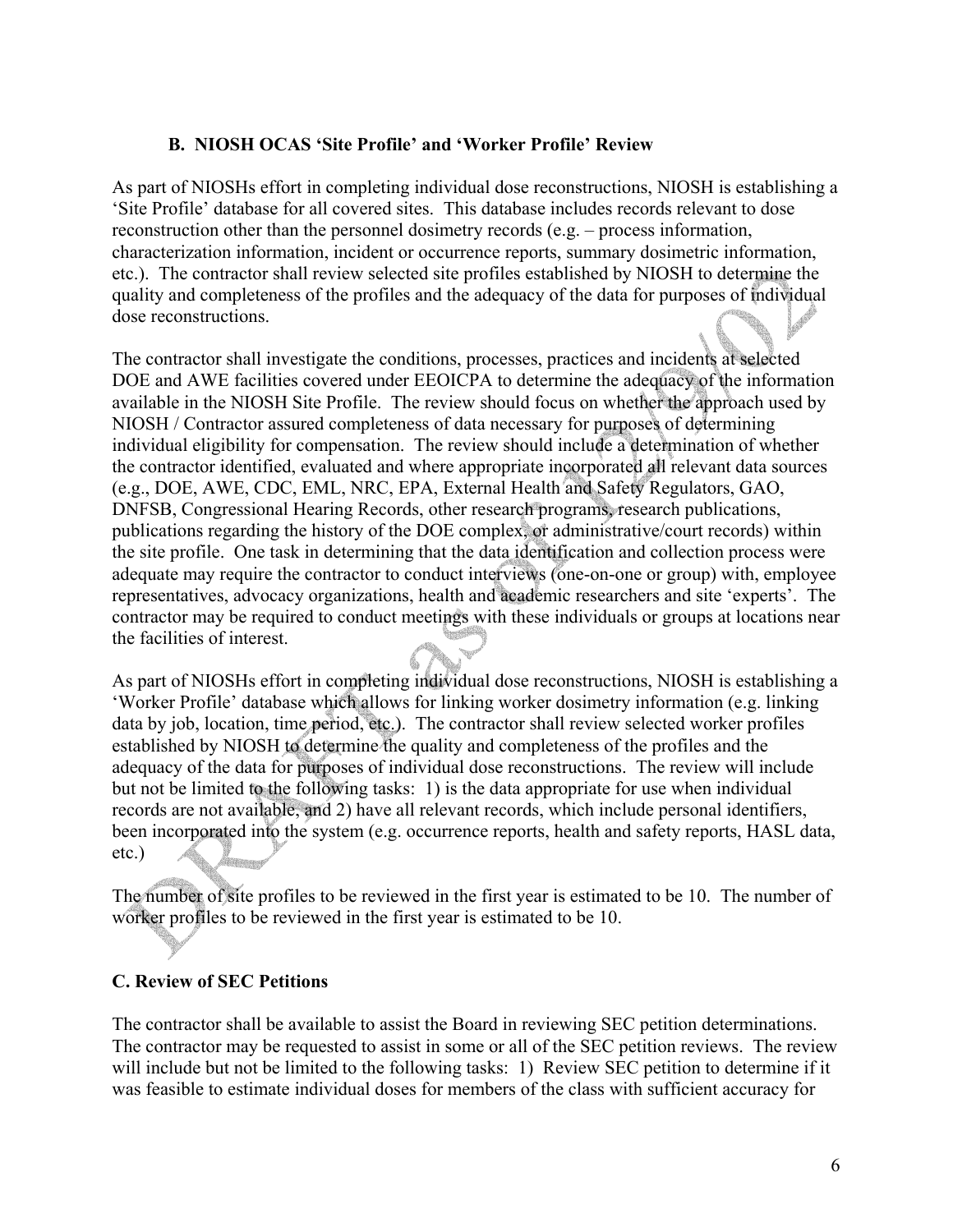purposes of compensation determination, 2) Review SEC petition to determine the adequacy of the determination of health endangerment of the class as defined in 42 CFR Part 83, and 3) Review SEC petition to determine the adequacy of the class definition.

The contractor shall review all relevant methodologies and/or procedures employed by NIOSH / NIOSH contractors in conducting the SEC petition.

## C.4.. Work Assignments



Although the Contractor may not be required to conduct all of the tasks set forth in this Statement of Work, the Contractor shall be capable of providing the staff necessary to conduct the required work. The timing, magnitude and scope of each requirement cannot be predicted until the Advisory Board determines the specific work to be performed. The Contractor should expect a fluctuating workload throughout the performance period of this contract and will provide the technical, professional, managerial, and clerical support required to complete the work assignment successfully. An Advisory Board representative(s) may accompany the Contractor during each field visit for the purpose of monitoring the Contractor's startup activities and may elect to remain at the site to monitor Contractor activities.

- A. As new work is identified to be performed under the contract, the Government will issue to the Contractor specific written Task Orders, developed by the Advisory Board, to accomplish the work set forth in the contract. Each Task Order issued by the Government shall set forth known work requirements, project objectives, projected levels of effort, projected schedule, required deliverables, and the Government's estimate of resources likely to be made available for the project (if required) and shall be numbered beginning with the number (1) and include the following:
	- 1. Task Order number.



- 2. Brief description of the work to be accomplished, including any deliverables, the specified period of performance, and specific reference(s) to where the work to be performed as set forth in Attachment C, STATEMENT OF WORK, of the basic contract.
	- Special Clearances, if required.
- 4. Request for date by which a technical Work Plan and financial Cost proposal in response to the Task Order must be submitted to the Government, normally not to exceed 14 calendar days from the receipt of the subject Task Order.
- B. The Contractor's Work Plan must reference the specific Task Order number and must reflect their understanding of the project requirements, including a proposed technical methodology and approach in-keeping with the Task Order requirements. The Work Plan shall include but is not limited to management and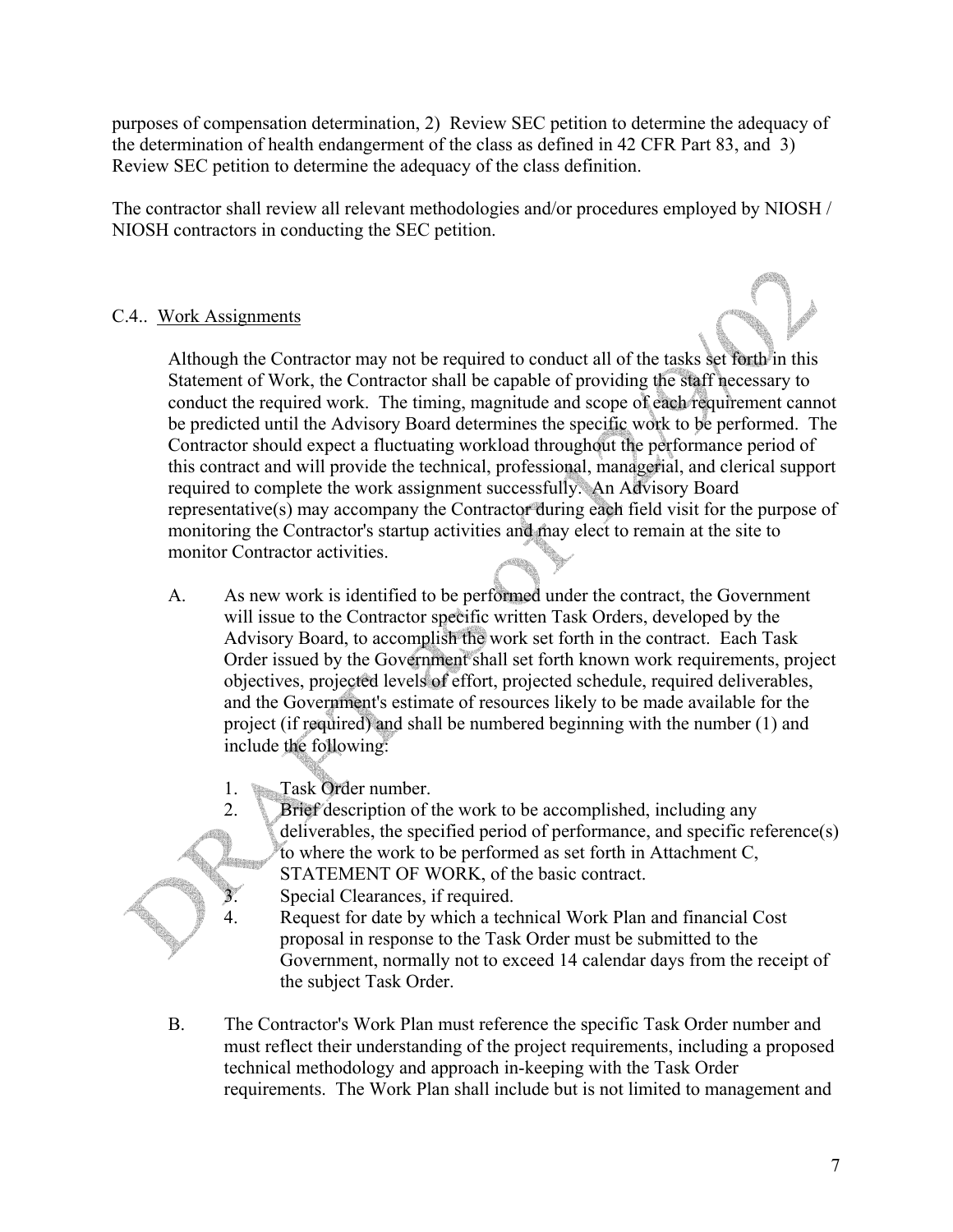staffing plan; project objectives; projected level of effort; projected milestones, activities, and tasks; resources; travel; schedules; deliverables (form and format); quality assurance and control plans and requirements, which shall include identification, and discussion of staff roles and responsibilities; subcontractors and consultants support; and identification and need for routine and specialized material, equipment, and supplies.

The Cost Proposal will include a budget which reflects estimated costs to accomplish the development, implementation and completion of each project's requirements.

- C. Unless otherwise indicated in the Task Order, the Work Plan shall be provided to the NIOSH Project Officer not later than 14 calendar days of receipt of the Task Order by the Contractor. The Government will normally approve, or provide directions for revision of, the Work Plan/Cost Proposal submitted by the Contractor within a 14 calendar day period from the date of Government receipt of the Work Plan. It may be necessary for the Contractor to provide revisions of the Work Plan as considered necessary by the Advisory Board and/or the Government. Under such circumstances, the Contractor will have 7 working days to submit revisions to the Work Plan if directed by the Government.
- D. Each Work Assignment will be reviewed by the Government for required clearances prior to issuance to the Contractor for performance. For work that requires particular clearances, the Contractor shall ensure that such clearance has been obtained prior to implementation of its approved Work Plan.
- E. Upon review and approval by the NIOSH Project Officer, a formal Work Authorization, as a result of the Contractor's revised Work Plan will be issued by the Contracting Officer. The Contracting Officer will issue a letter to the Contractor concurring in the approved final Work Plan/Cost Proposal and authorizing it's implementation. The implementation of the Contractor's approved Work Plan is not authorized until such notification is received from the Contracting Officer. However, if requested in writing by the Project Officer, the Contractor may perform specific tasks or activities prior to receipt of the written notice from the Contracting Officer authorizing implementation of the approved Work Plan. Any deviations, revisions, or changes to the approved Work Plan shall be authorized by the Project Officer or Contracting Officer only.

F. As such time the Contractor has expended 75 percent of the negotiated project ceiling for each Task Order, the Contractor shall notify the Contracting Officer of is projection of the resources and costs necessary to complete project tasks. The Contractor shall not exceed the negotiated task ceiling without the written authorization of the contracting Officer.

In carrying out the work assignments, the Contractor will pay all necessary travel and per diem expenses incurred by the Contractor's employees when they must travel to facilities located away from their residences. The maximum allowable expense shall not exceed that paid to a government employee making the same trip.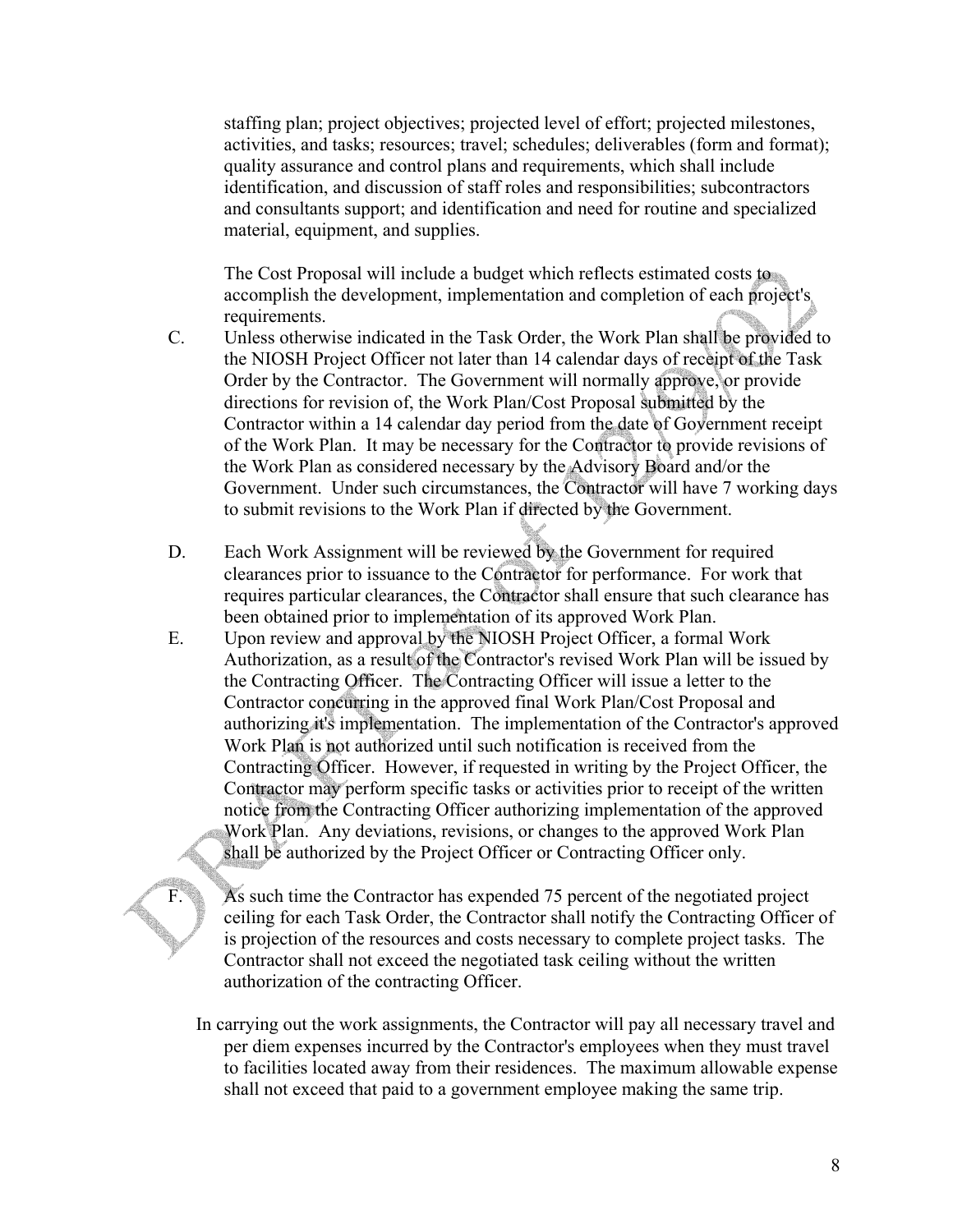#### C.5. Preparation of Reports

In addition to any project-specific reports that may be required by individual Work Assignments, the Contractor shall submit the following reports:

1. Monthly Progress Reports

A monthly progress report detailing current status of each Work Assignment under the contact shall be written. The report shall be narrative in form and shall include a summary of progress toward completion of each Work Assignment, any changes in the procedures used, and problems encountered to date, including the Contractor's assessment of specific impact of such problems on estimated costs and scheduled date of completion. In addition, the report shall include the following information:

- a. Person hours of time and dollars expended on each project for the present reporting period and year to date by individual name and type of personnel utilized (clerical, professional, managerial).
- b. Cost, other than personnel, for each project including projected expenditures for the next month.
- c. Any changes in the completion dates as outlined in the original time schedules for each Task Order.

This report will be due ten days after the end of the month. The Contractor shall send one copy of the report to the Project Officer and the Contracting Officer.

2. Draft Work Assignment Report

The Contractor shall submit to the Technical Monitor for review and approval a written draft Work Assignment Report that describes the procedures used in performing all phases of the Work Assignment. The report will include, but not be limited to, an introduction including the rationale and purpose of the Work Assignment; a summary description of all the records collected and duplicated, the data abstracted and coded, the results of the data validation, and all other tasks carried, and any problems encountered in the completion of the Work Assignment. In addition, recommendations should be made for improvements in future work assignments of the same type.

3. Final Work Assignment Report

The Contractor shall submit a final report incorporating any comments and/or changes as required by the Technical Monitor.

*Ad hoc* Reports

Non-recurring reports may also be requested by the NIOSH Technical Monitor on an as-needed basis during the course of task performance to highlight critical project activities.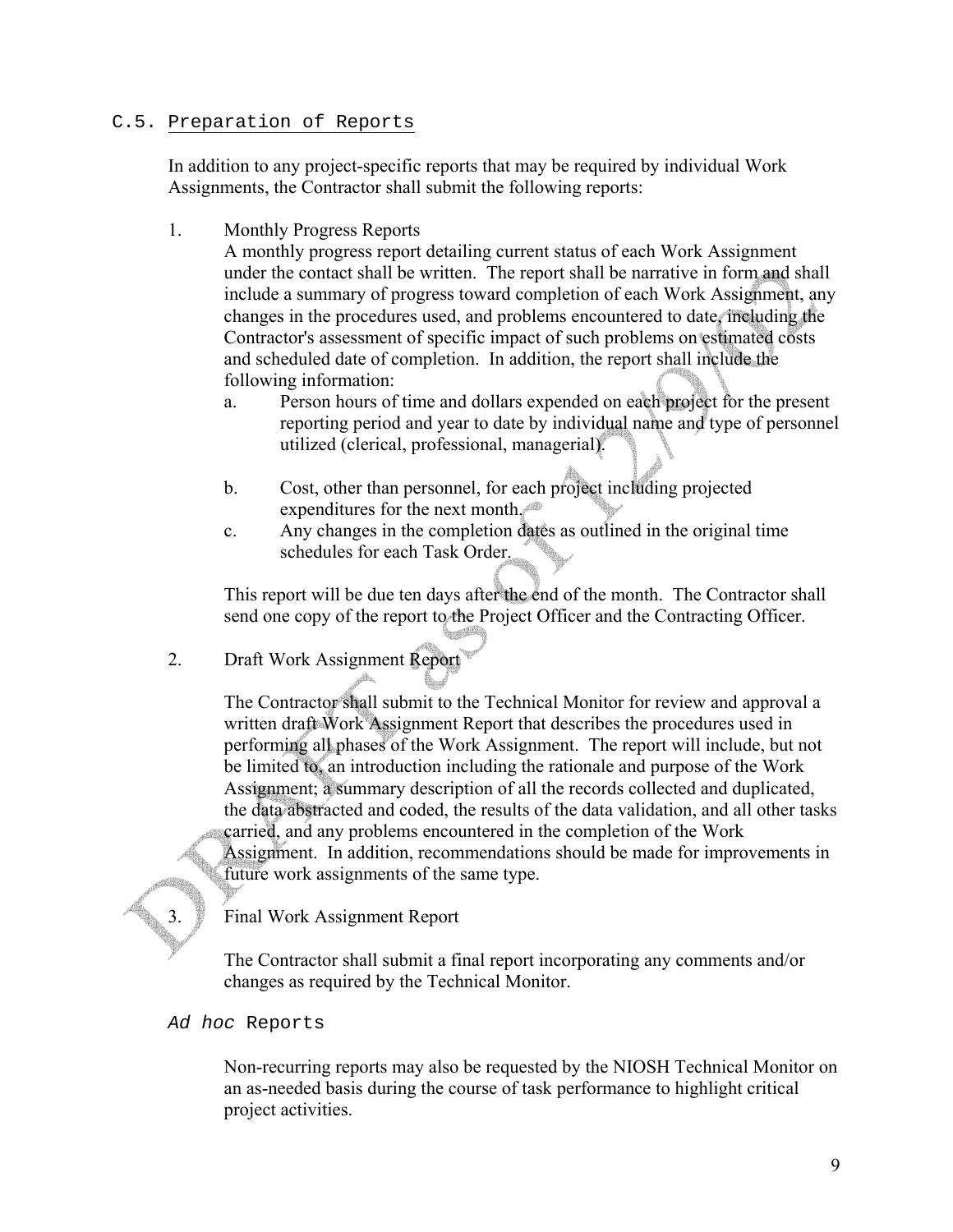# **Attachment D**

# **Example Task 1**

# **Individual Dose Reonstruction Review : Basic**

Provide a cost estimate and workplan for completing Basic Dose Reconstruction Reviews for 20 cases assuming 5 cases are assigned at the beginning of each quarter.

For the purposes of this proposal assume the breakdown of the cases is as follows:

| $1st$ Quarter | $#$ of         | $2nd$ Quarter  | $#$ of         | $3rd$ Quarter | # of           | $-4th$          | $#$ of |
|---------------|----------------|----------------|----------------|---------------|----------------|-----------------|--------|
| <b>Site</b>   | cases          | <b>Site</b>    | cases          | <b>Site</b>   | cases          | Quarter         | cases  |
|               |                |                |                |               |                | <b>Site</b>     |        |
| Hanford       | $\overline{2}$ | $Y-12$         | $\overline{2}$ | Savanah       |                | Rocky           | 1      |
|               |                |                |                | River         |                | Flats           |        |
| <b>INEEL</b>  |                | Metals and     | $\mathbf{1}$   | Combust.      |                | <b>LANL</b>     | 1      |
|               |                | Control, MA    |                | Eng, CT       |                |                 |        |
| Mallinckrodt  |                | NUMEC, PA      | 1              | Nevada Test   | $\mathbf{1}$   | <b>WR</b> Grace |        |
| <b>MO</b>     |                |                |                | <b>Site</b>   |                | TN              |        |
| Allied        |                | Linde          |                | Maywood,      | $\overline{1}$ | Pantex,         |        |
| Chemical,     |                | Ceramics       |                | NJ            |                | <b>TX</b>       |        |
| IL            |                | NY <sub></sub> |                |               |                |                 |        |
|               |                |                |                | Harshaw       | $\mathbf{1}$   | Lawrence        | 1      |
|               |                |                |                | Chemical,     |                | Livermore       |        |
|               |                |                |                | <b>OH</b>     |                | CA              |        |
|               |                |                |                |               |                |                 |        |
| <b>TOTAL</b>  | 5              |                | 5              |               | 5              |                 | 5      |
|               |                |                |                |               |                |                 |        |

Tasks to be performed include the following:

A. Review Data Collection

1. Determine if NIOSH received all requested data for the DOE or AWE site from any relevant data source or repository

 2. Determine whether the data used by NIOSH for the case was adequate to make a determination with regard to probability of causation.

B. Review Interview and Documentation provided by claimant

1. Determine whether NIOSH appropriately addressed all of the reported work history and events represented by the claimant including but not limited to a) incidents or occurrences, b) actual monitoring practices, c) personal protection practices, and d) work practices

2. Assure that interview information is consistent with data used for dose estimate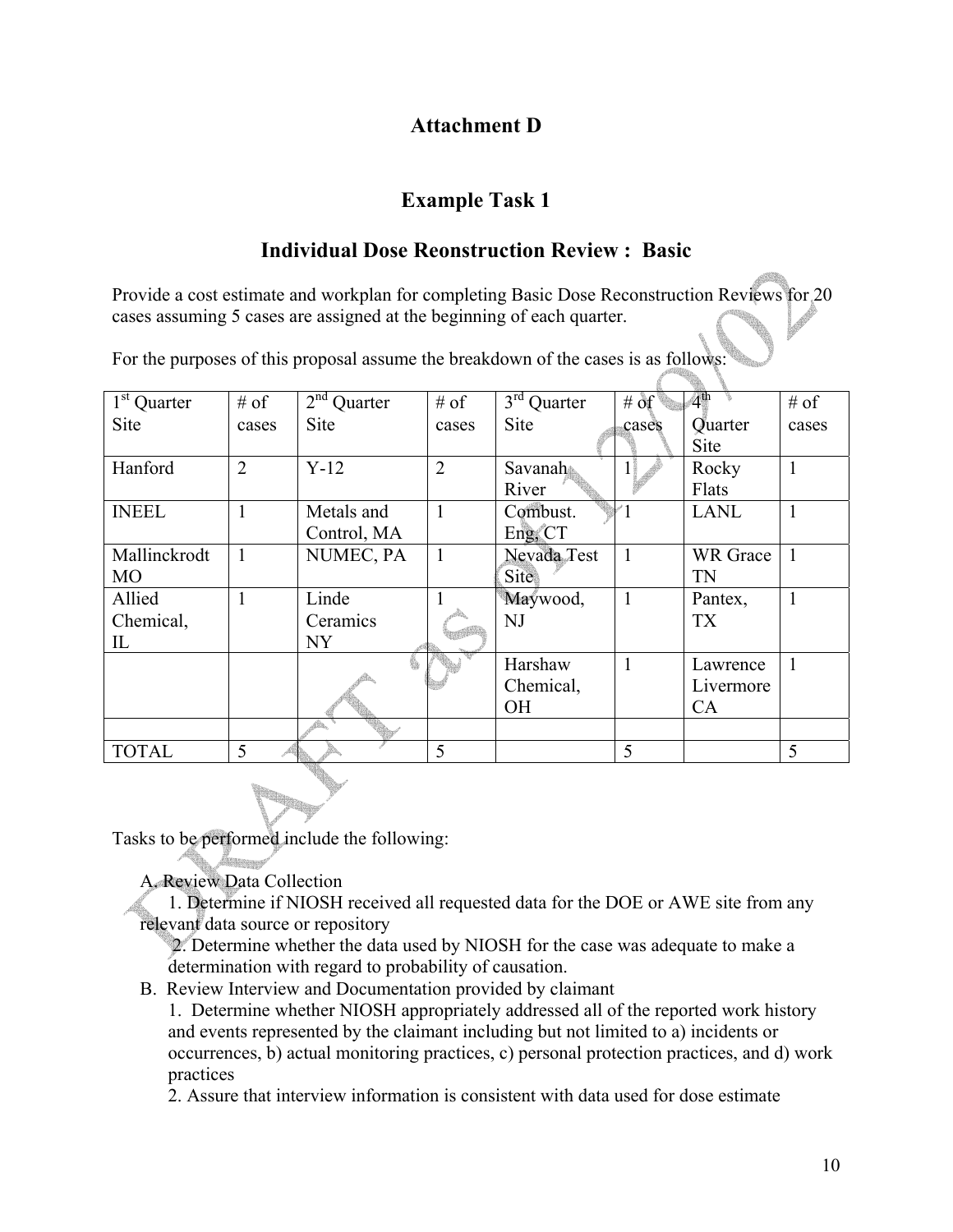C. Review Internal and External Dose Estimates

1. Determine whether all assumptions used in the dose determination are appropriate for a remedial compensation program and determine whether, if and to what extent the benefit of the doubt was resolved in favor of the claimant

- 2. Verify dose calculations are appropriate for purposes of determination of POC
- 4. Determine whether the data were consistent with site radiological monitoring protocols of the time period and determine whether the protocols were adequate for monitoring the exposures

4. Evaluate the treatment of 'missed dose' and/or 'unmonitored dose' if relevant to the case.

5. The review of each dose reconstruction shall include an evaluation of all relevant portions of the methods and/or procedures used by NIOSH. This includes, but is not limited to:

- a. Review the internal and external radiation dose reconstruction technical basis documents,
- b. Review of methods for estimating 'missed dose' and 'un-monitored dose' (for cases related to monitoring technology and for cases where monitoring was not performed, monitoring data is not available or incomplete or otherwise inadequate),
- c. Review of the statistical approaches developed for multiple dose reconstructions,
- d. Review procedures used for determining whether data is sufficient to make a reasonable dose estimate,
- e. Review methods or procedures used for substituting exposure information for unavailable or incomplete information,
- f. Review methods for estimating uncertainty in dose and uncertainty distributions surrounding internal and external dose reconstructions on a facility and time specific basis and determine whether, how and to what extent the benefit of the doubt was resolved in favor of the claimant where there were uncertainties,
- g. Review procedures and questionnaire used for work history phone interview.
- h. Review the NIOSH methods, procedures and performance in evaluating, analyzing and validating all contractor work products.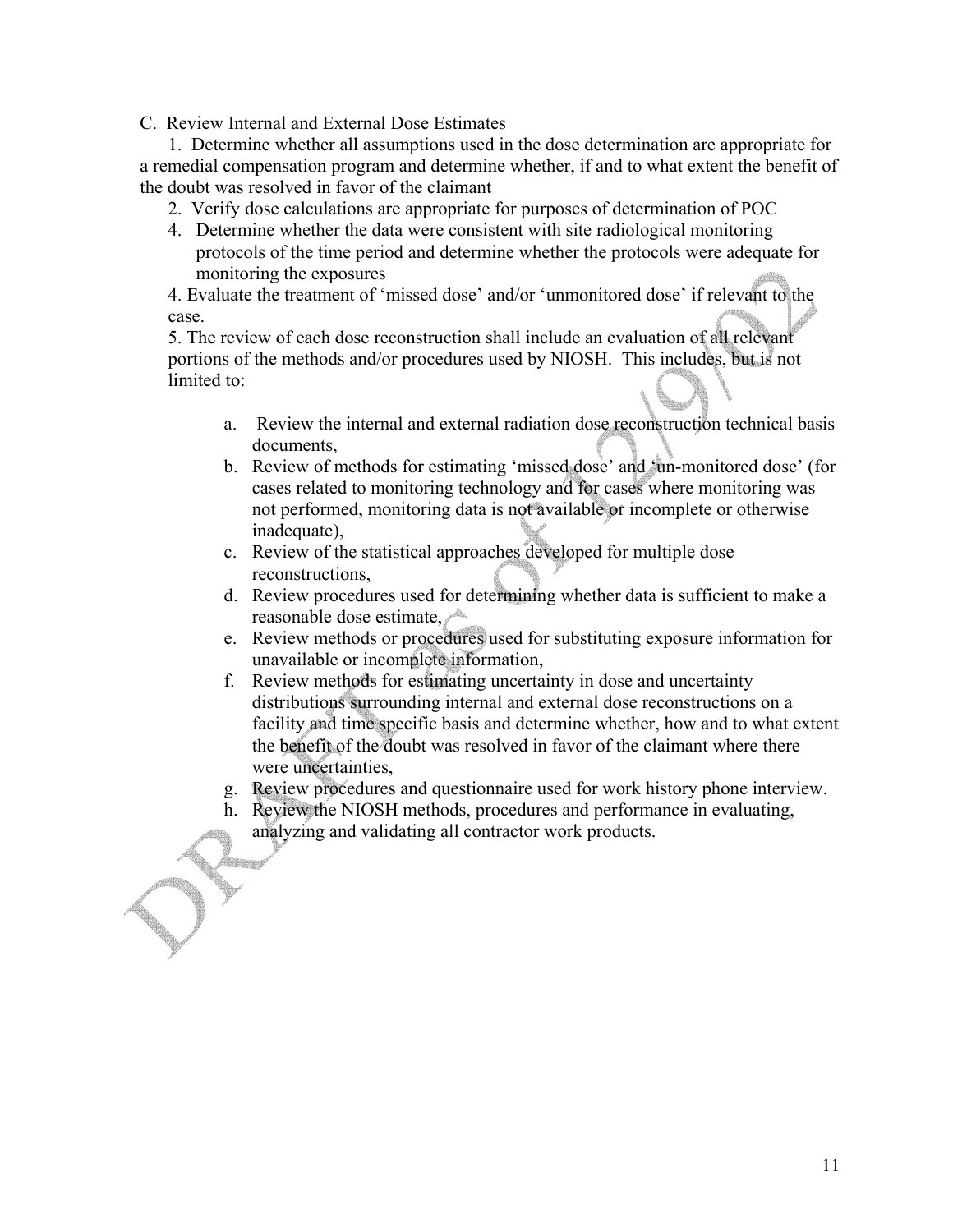# **Attachment E**

# **Example Task 2**

## **Individual Dose Reonstruction Review : Advanced**

Provide a cost estimate and workplan for completing Advanced Dose Reconstruction Reviews for 20 cases assuming 5 cases are assigned at the beginning of each quarter.

| $1st$ Quarter | $#$ of         | $2nd$ Quarter | $#$ of         | $3rd$ Quarter | # $of$       | 4 <sup>th</sup> | $#$ of |
|---------------|----------------|---------------|----------------|---------------|--------------|-----------------|--------|
| Site          | cases          | Site          | cases          | <b>Site</b>   | cases        | Quarter         | cases  |
|               |                |               |                |               |              | <b>Site</b>     |        |
| Hanford       | $\overline{2}$ | $Y-12$        | $\overline{2}$ | Savanah       |              | Rocky           |        |
|               |                |               |                | River         |              | Flats           |        |
| <b>INEEL</b>  |                | Metals and    | 1              | Combust.      | $\mathbf{1}$ | <b>LANL</b>     |        |
|               |                | Control, MA   |                | Eng. CT       |              |                 |        |
| Mallinckrodt  | $\overline{1}$ | NUMEC, PA     |                | Nevada Test   |              | <b>WR</b> Grace | 1      |
| <b>MO</b>     |                |               |                | Site          |              | <b>TN</b>       |        |
| Allied        |                | Linde         |                | Maywood,      |              | Pantex,         | 1      |
| Chemical,     |                | Ceramics      |                | NJ            |              | <b>TX</b>       |        |
| IL            |                | $NY^*$        |                |               |              |                 |        |
|               |                |               |                | Harshaw       | $\mathbf{1}$ | Lawrence        | 1      |
|               |                |               |                | Chemical,     |              | Livermore       |        |
|               |                |               |                | <b>OH</b>     |              | CA              |        |
|               |                |               |                |               |              |                 |        |
| <b>TOTAL</b>  | 5              |               | 5              |               | 5            |                 | 5      |

For the purposes of this proposal assume the breakdown of the cases is as follows:

Tasks to be performed include the tasks required for the Basic Review (see Attachment D, example 1) along with the following additional tasks:

- A. Review Data Gathering
- 1. Review the entire administrative record to determine if relevant information exists which was not considered by NIOSH
- 2. Review the relevant aspects of the Site Profile as they apply to the individual case and evaluate the adequacy and completeness of the site profile and determine if the information from the site profile is consistent with the information used for the individual dose estimate.